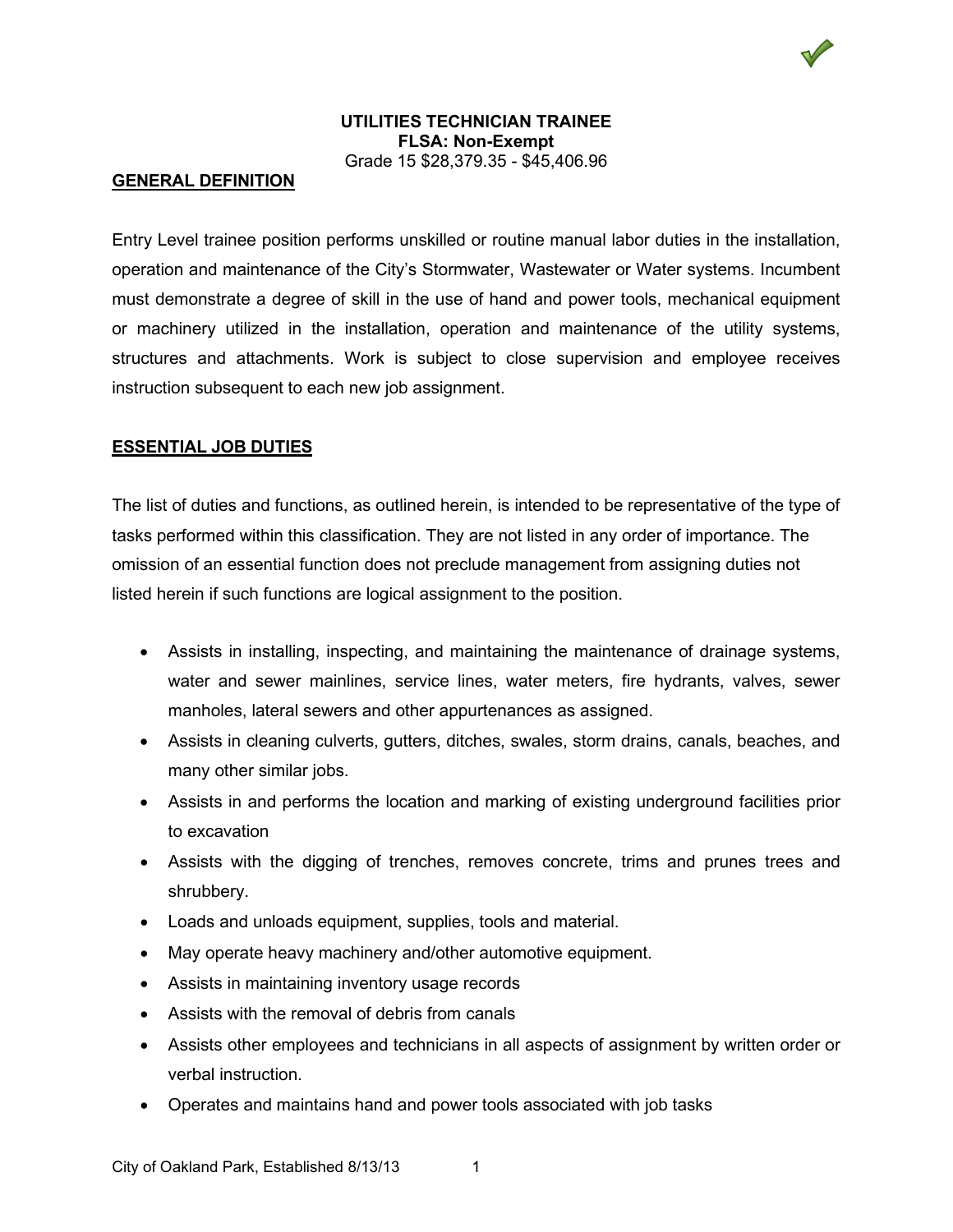# **UTILITIES TECHNICIAN TRAINEE FLSA: Non-Exempt**

## Grade 15 \$28,379.35 - \$45,406.96

- Must work in accordance with the City's workplace safety procedures
- Requires regular attendance to scheduled work shifts.

# **KNOWLEDGE, SKILLS & ABILITIES**

- Knowledge of the use and care of simple manual and power hand tools.
- Ability to learn the use and maintenance of associated special equipment
- Ability to understand and follow verbal and written instructions
- Ability to perform heavy manual labor for extended period, often under varying climatic conditions.
- Ability to establish and maintain effective working relationships with other employees and the public
- Communicates with co-workers, management, citizens and others in a courteous and professional manner
- Conforms with and abides by all departmental and City Regulations, policies, work procedures, and instructions.

# **MINIMUM ACCEPTABLE EDUCATION, TRAINING & EXPERIENCE**

High School diploma or GED equivalent; supplemented by six (6) months labor experience. Must hold a State of Florida Class E Driver's License.

*\** Utilities Technician Trainees who obtain their Class B with Tanker endorsement CDL or obtain a level 3 water certification and have 1 year of labor experience will progress to a Utilities Technician I and receive a 5% increase. Position will be required to work after hours, including afterhours, holidays and weekends.

## **PREFERRED**

6 months experience in plumbing, pipe fitting, irrigation or similar Certification in work zone traffic control (MOT).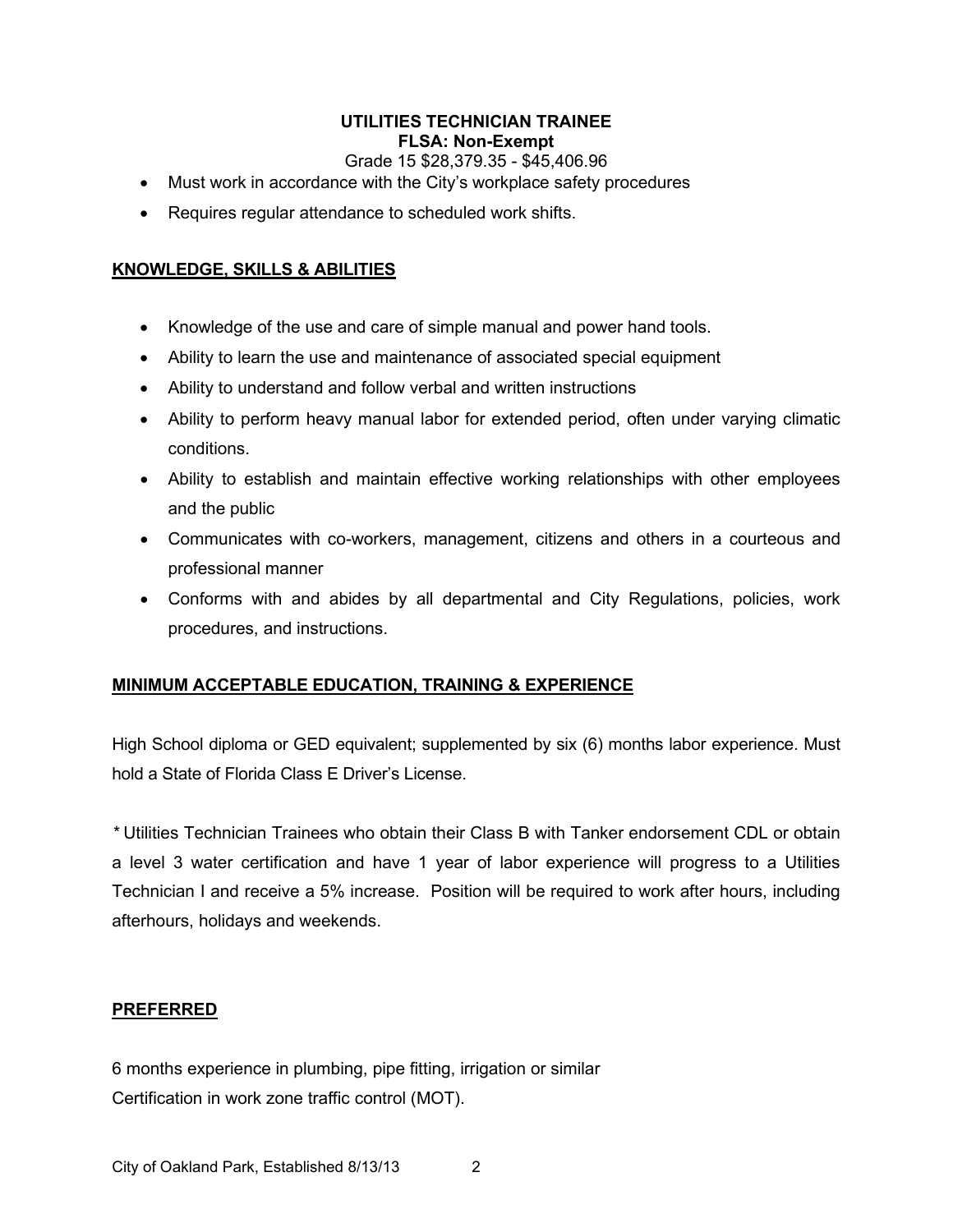#### **UTILITIES TECHNICIAN TRAINEE FLSA: Non-Exempt** Grade 15 \$28,379.35 - \$45,406.96

#### **PHYSICAL REQUIREMENTS**

The City of Oakland Park is an Equal Opportunity Employer. In compliance with the Americans with Disabilities Act (42 U.S. C. 12101 et. seq.), the City of Oakland Park will provide reasonable accommodations to qualified individuals with disabilities and encourages both prospective and current employees to discuss potential accommodations with the employer. The physical demands described here are representative of those that must be met by an employee to successfully perform the essential functions of this job.

- The employee is frequently required to climb, balance, stoop, kneel, crouch, or crawl.
- Must be able to operate objects, tools or controls and reach with arms and hands.
- Must be able to remain outdoors for extended periods in high heat and humidity conditions.
- Traverse rough terrain; walk up or down stairwells, ladders, slopes or steps.
- **The employee must frequently lift and/or move up to 75 pounds.**
- Vision ability includes close and peripheral vision, color distinction and depth perception.
- Ability to hear.
- **Must be able to work in close and confined spaces.**
- Ability to wear all required personal protective equipment including respirator (may be required to pass respirator test).

A review of this position has excluded the marginal functions of the position that are incidental to the performance of fundamental job duties. All duties and responsibilities are essential job functions and requirements are subject to possible modifications to reasonably accommodate individuals with disabilities. To perform this job successfully, the incumbent(s) will possess the abilities and aptitudes to perform each duty proficiently. Some requirements may exclude individuals who pose a direct threat of significant risk to the health or safety of themselves or others. Requirements are representative of minimum level of knowledge, skills and ability.